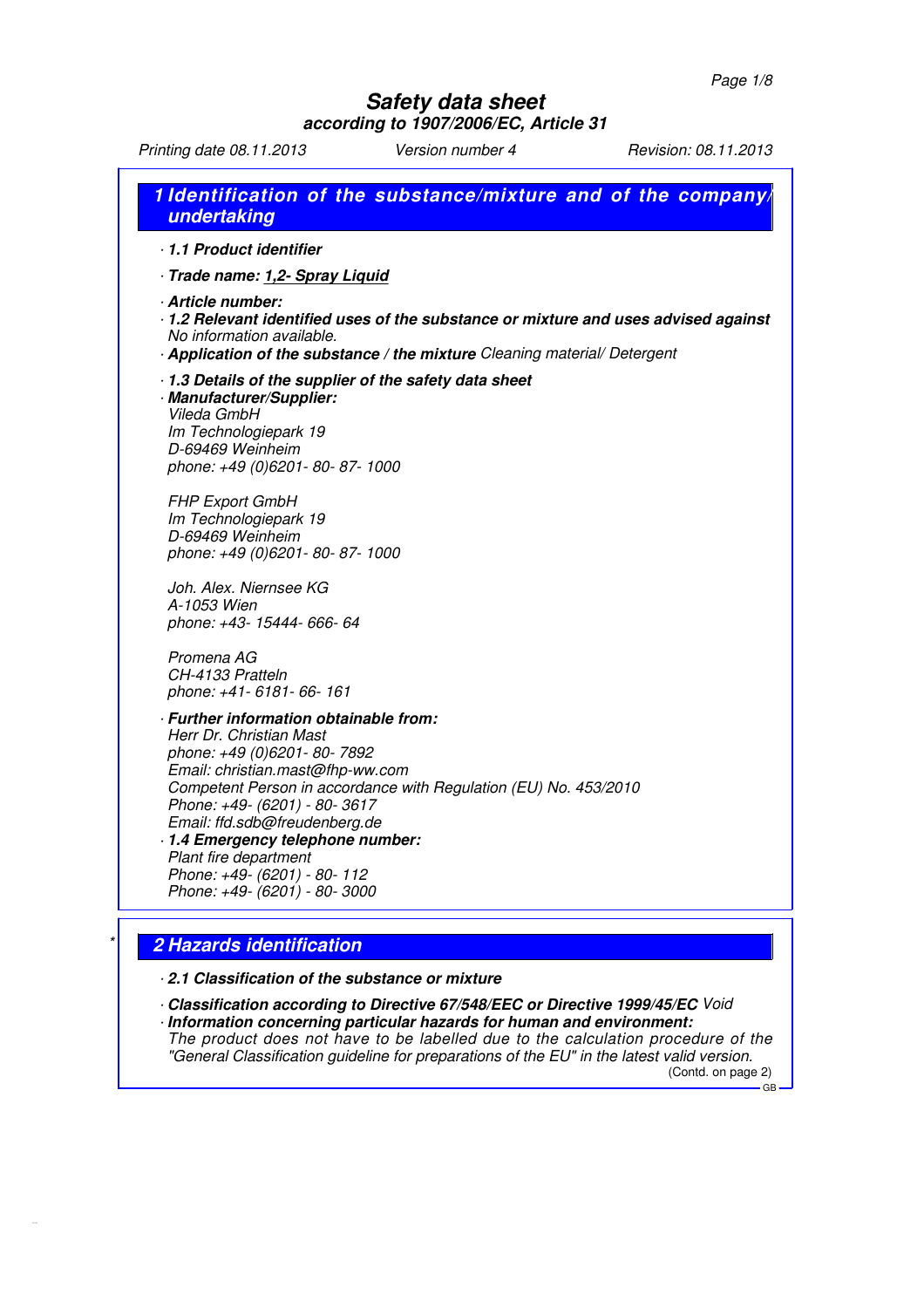**according to 1907/2006/EC, Article 31**

Printing date 08.11.2013 Version number 4 Revision: 08.11.2013

(Contd. of page 1)

#### **Trade name: 1,2- Spray Liquid**

· **Classification system:**

The classification is according to the latest editions of the EU-lists, and extended by company and literature data.

#### · **2.2 Label elements**

- · **Labelling according to EU guidelines:** The product is not subject to identification regulations under EU Directives and the Ordinance on Hazardous Materials (German GefStoffV).
- · **Special labelling of certain preparations:** Safety data sheet available for professional user on request. · **2.3 Other hazards**
- 
- · **Results of PBT and vPvB assessment**
- · **PBT:** Not applicable.
- · **vPvB:** Not applicable.

### **3 Composition/information on ingredients**

· **3.2 Chemical characterization: Mixtures** Aqueous cleaning solution

### · **Dangerous components:**

CAS: 64-17-5 EINECS: 200-578-6 Index number: 603-002-00-5 Flam. Liq. 2, H225 ethanol  $F R11$ 

2.5-10%

### **4 First aid measures**

- · **4.1 Description of first aid measures** · **General information:** Take affected persons out into the fresh air. Do not leave affected persons unattended. Immediately remove any clothing soiled by the product. · **After inhalation:** Fresh air. If breathing stops: immediately apply mechanical ventilation, if necessary, oxygen supply. Call a doctor immediately. · **After skin contact:** Lotion if possible. Immediately wash with water and soap and rinse thoroughly. · **After eye contact:** Rinse opened eye for several minutes under running water. Then consult a doctor. · **After swallowing:** Seek medical treatment. Rinse out mouth and then drink plenty of water. · **4.2 Most important symptoms and effects, both acute and delayed**
- No further relevant information available.
- · **Information for doctor:** Show the MSDS to the doctor
- · **4.3 Indication of any immediate medical attention and special treatment needed** No further relevant information available.

(Contd. on page 3)

GB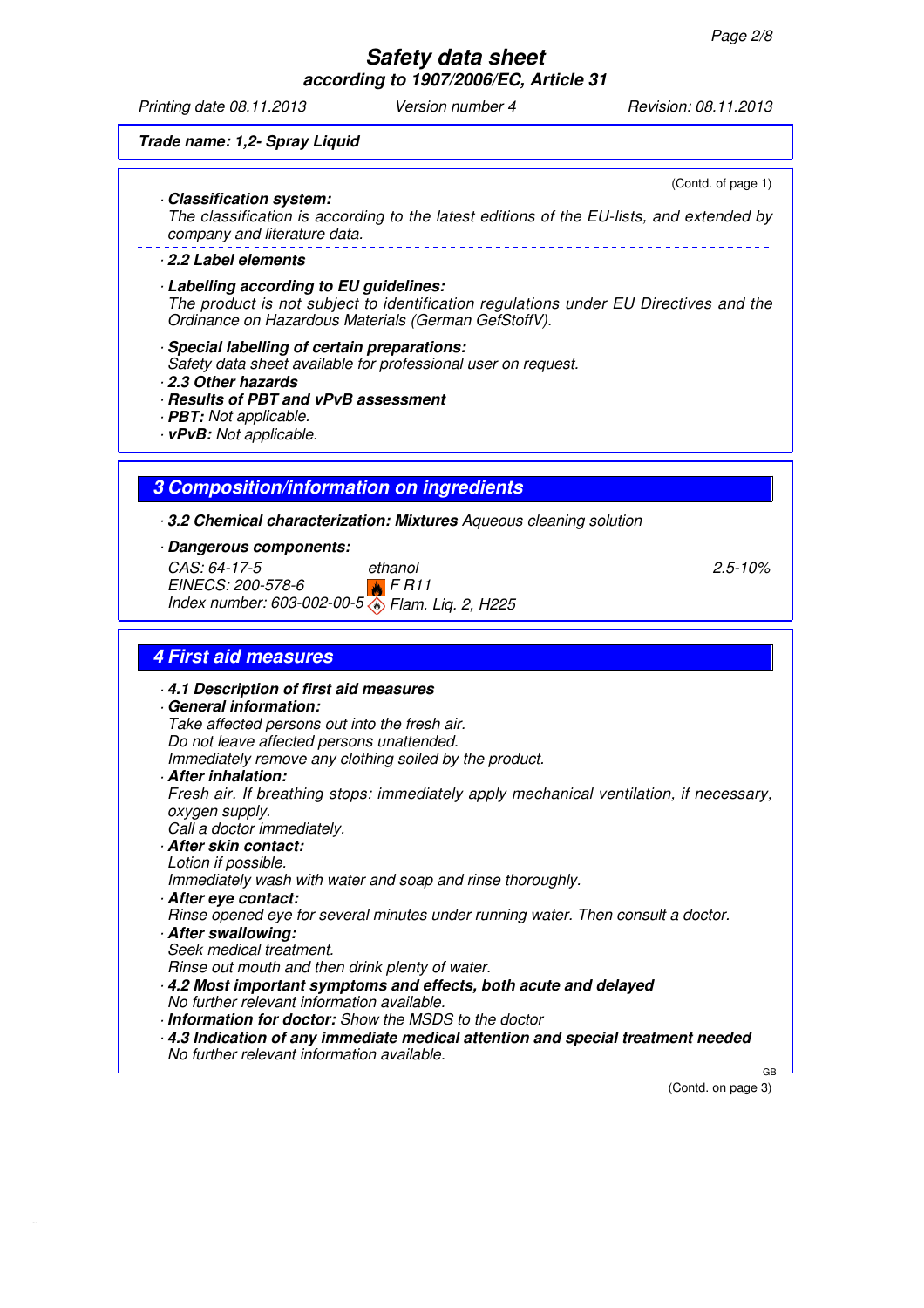**according to 1907/2006/EC, Article 31**

Printing date 08.11.2013 Version number 4 Revision: 08.11.2013

**Trade name: 1,2- Spray Liquid**

(Contd. of page 2)

### **5 Firefighting measures**

- · **5.1 Extinguishing media**
- · **Suitable extinguishing agents:**
- CO2, powder or water spray. Fight larger fires with water spray.
- · **For safety reasons unsuitable extinguishing agents:** Water with full jet
- · **5.2 Special hazards arising from the substance or mixture** Formation of toxic gases is possible during heating or in case of fire.
- · **5.3 Advice for firefighters**
- · **Protective equipment:** Wear self-contained respiratory protective device.

### **6 Accidental release measures**

- · **6.1 Personal precautions, protective equipment and emergency procedures** Ensure adequate ventilation Wear protective clothing.
- · **6.2 Environmental precautions:** Do not allow to penetrate the ground/soil. Dilute with plenty of water. Do not allow to enter sewers/ surface or ground water.
- · **6.3 Methods and material for containment and cleaning up:** Absorb with liquid-binding material (sand, diatomite, acid binders, universal binders). Dispose contaminated material as waste according to item 13.
- · **6.4 Reference to other sections** See Section 7 for information on safe handling. See Section 8 for information on personal protection equipment. See Section 13 for disposal information.

### **7 Handling and storage**

- · **7.1 Precautions for safe handling** Keep away from heat and direct sunlight. Prevent formation of aerosols. Ensure good ventilation/exhaustion at the workplace.
- · **Information about fire and explosion protection:** Traces of flammable substances may collect in the steam chamber of enclosed systems. Keep clear ofignition sources. Fumes can combine with air to form an explosive mixture. Do not spray onto a naked flame or any incandescent material. When heatet the product forms flammable fumes. Protect from heat.
- · **7.2 Conditions for safe storage, including any incompatibilities** · **Storage:**
- · **Requirements to be met by storerooms and receptacles:** Store only in the original receptacle. Store in a cool location.
- · **Information about storage in one common storage facility:** Store away from foodstuffs.
- · **Further information about storage conditions:** Protect from frost.

(Contd. on page 4)

GB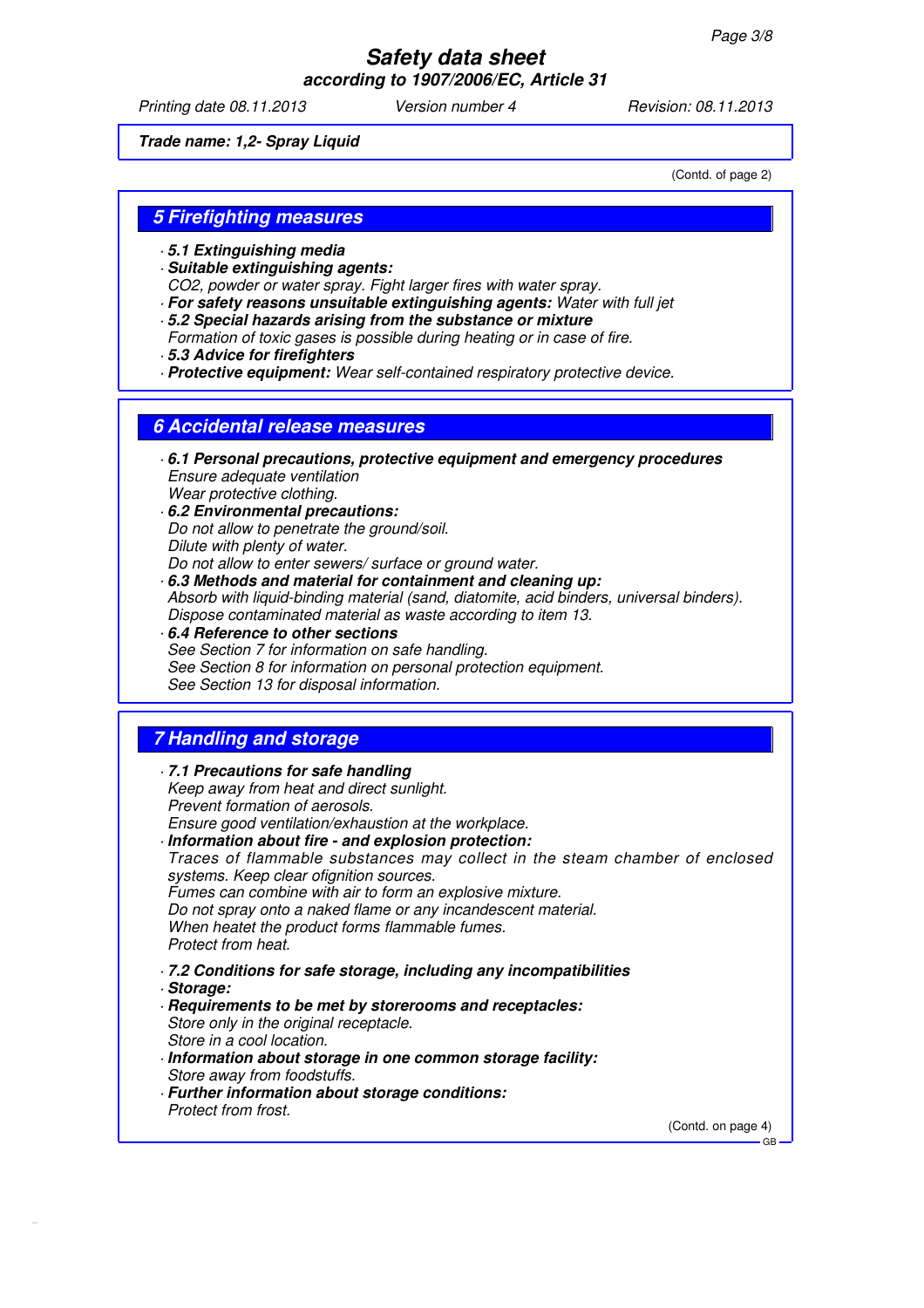**according to 1907/2006/EC, Article 31**

Printing date 08.11.2013 Version number 4 Revision: 08.11.2013

#### **Trade name: 1,2- Spray Liquid**

Protect from heat and direct sunlight.

Keep container tightly sealed.

· **Storage class:** 3 - Flammable liquid substances (VCI- concept)

· **7.3 Specific end use(s)** No further relevant information available.

### **8 Exposure controls/personal protection**

- · **Additional information about design of technical facilities:** No further data; see item 7.
- · **8.1 Control parameters**
- · **Ingredients with limit values that require monitoring at the workplace: 64-17-5 ethanol**

WEL (Great Britain) Long-term value: 1920 mg/m<sup>3</sup>, 1000 ppm · **Additional information:** The lists valid during the making were used as basis.

· **8.2 Exposure controls**

- · **Personal protective equipment:**
- · **General protective and hygienic measures:** The usual precautionary measures are to be adhered to when handling chemicals. Do not eat, drink, smoke or sniff while working. Keep away from foodstuffs, beverages and feed. Do not inhale gases / fumes / aerosols. Wash hands before breaks and at the end of work.

Avoid contact with the eyes and skin.

- · **Respiratory protection:** Breathing protection in case of gases / vapors / aerosols.
- · **Protection of hands:**



Protective gloves

Gloves after examination DIN EN 374 (protective gloves against chemicals and microorganism)

The glove material has to be impermeable and resistant to the product/ the substance/ the preparation.

Selection of the glove material on consideration of the penetration times, rates of diffusion and the degradation

- · **Material of gloves** Natural rubber, NR
- · **Penetration time of glove material** The exact break trough time has to be found out by the manufacturer of the protective gloves and has to be observed.
- · **Eye protection:**



Safety goggles in according to DIN EN 166. · **Body protection:** Protective work clothing

> GB (Contd. on page 5)

(Contd. of page 3)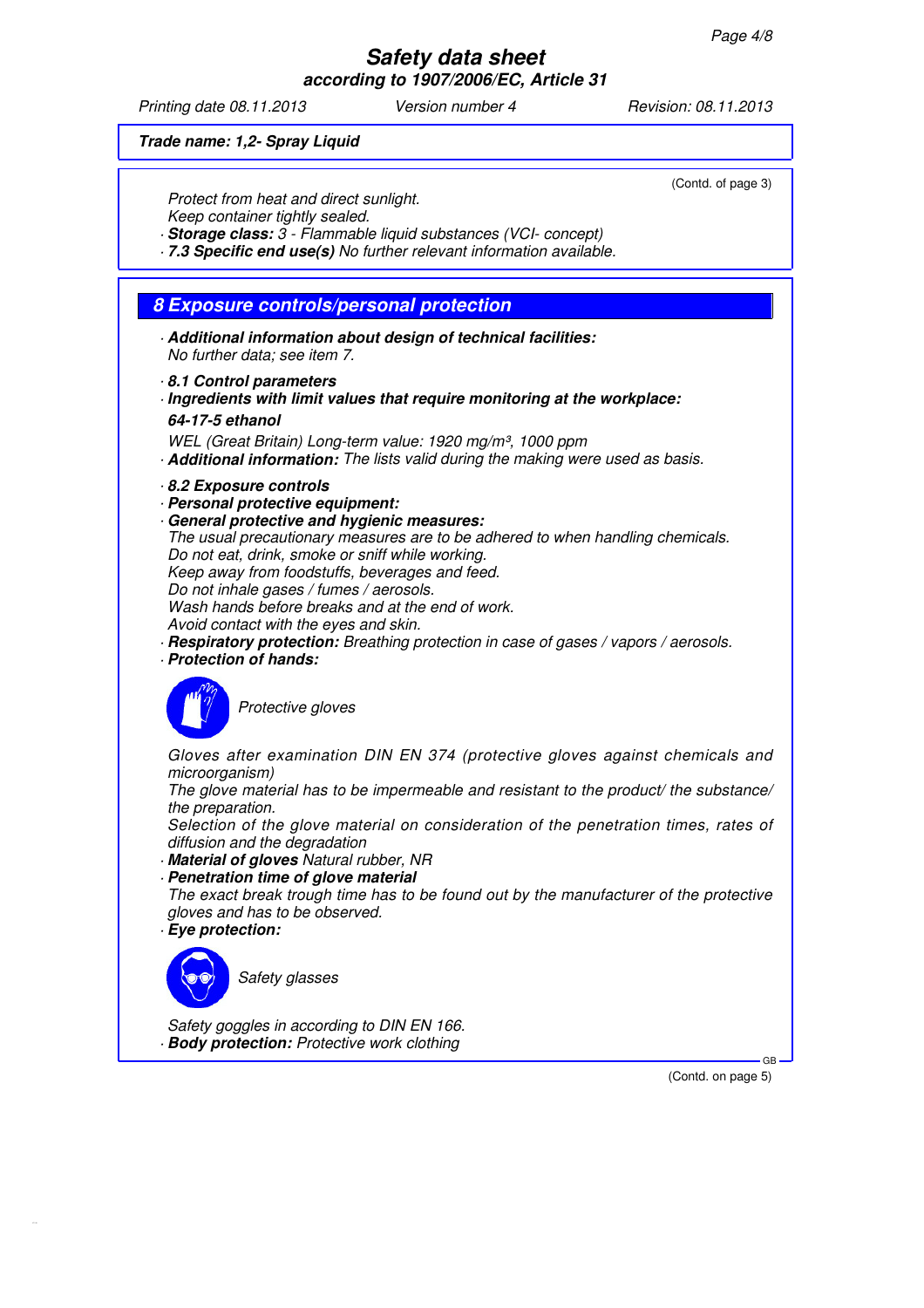**according to 1907/2006/EC, Article 31**

Printing date 08.11.2013 Version number 4 Revision: 08.11.2013

**Trade name: 1,2- Spray Liquid**

(Contd. of page 4)

| 9 Physical and chemical properties                                                                |                                                                                                |  |  |  |
|---------------------------------------------------------------------------------------------------|------------------------------------------------------------------------------------------------|--|--|--|
| .9.1 Information on basic physical and chemical properties<br><b>General Information</b>          |                                                                                                |  |  |  |
| · Appearance:<br>Form:<br>Colour:<br>· Odour:<br>Odour threshold:                                 | Fluid<br>Colourless<br>Characteristic<br>Not determined.                                       |  |  |  |
| · pH-value:                                                                                       | Not determined.                                                                                |  |  |  |
| Change in condition<br><b>Melting point/Melting range:</b><br><b>Boiling point/Boiling range:</b> | οc<br>100 °C (water)                                                                           |  |  |  |
| · Flash point:                                                                                    | 59.5 ℃ (DIN EN ISO 2719)                                                                       |  |  |  |
| · Flammability (solid, gaseous):                                                                  | Not determined.                                                                                |  |  |  |
| · Ignition temperature:                                                                           | Not determined.                                                                                |  |  |  |
| Decomposition temperature:                                                                        | Not determined.                                                                                |  |  |  |
| · Self-igniting:                                                                                  | Product is not selfigniting.                                                                   |  |  |  |
| Danger of explosion:                                                                              | Product is not explosive. However, formation<br>of explosive air/vapour mixtures are possible. |  |  |  |
| · Explosion limits:<br>Lower:<br><b>Upper:</b>                                                    | Not determined.<br>Not determined.                                                             |  |  |  |
| Vapour pressure at 20 °C:                                                                         | 23 hPa (calculated)                                                                            |  |  |  |
| · Density at 20 ℃:<br>· Relative density<br>· Vapour density<br>· Evaporation rate                | 1 $g/cm^3$<br>Not determined.<br>Not determined.<br>Not determined.                            |  |  |  |
| · Solubility in / Miscibility with<br>water:                                                      | Fully miscible.                                                                                |  |  |  |
| · Partition coefficient (n-octanol/water): Not determined.                                        |                                                                                                |  |  |  |
| · Viscosity:<br>Dynamic:<br><b>Kinematic:</b>                                                     | not determinate<br>Not applicable.                                                             |  |  |  |
| · Solvent content:<br>Organic solvents:<br>Water:<br>9.2 Other information                        | 5.0%<br>94.8%<br>No further relevant information available.                                    |  |  |  |

## **10 Stability and reactivity**

· **10.1 Reactivity** No further relevant information available.

· **10.2 Chemical stability** stable under normal temperature conditions

(Contd. on page 6) GB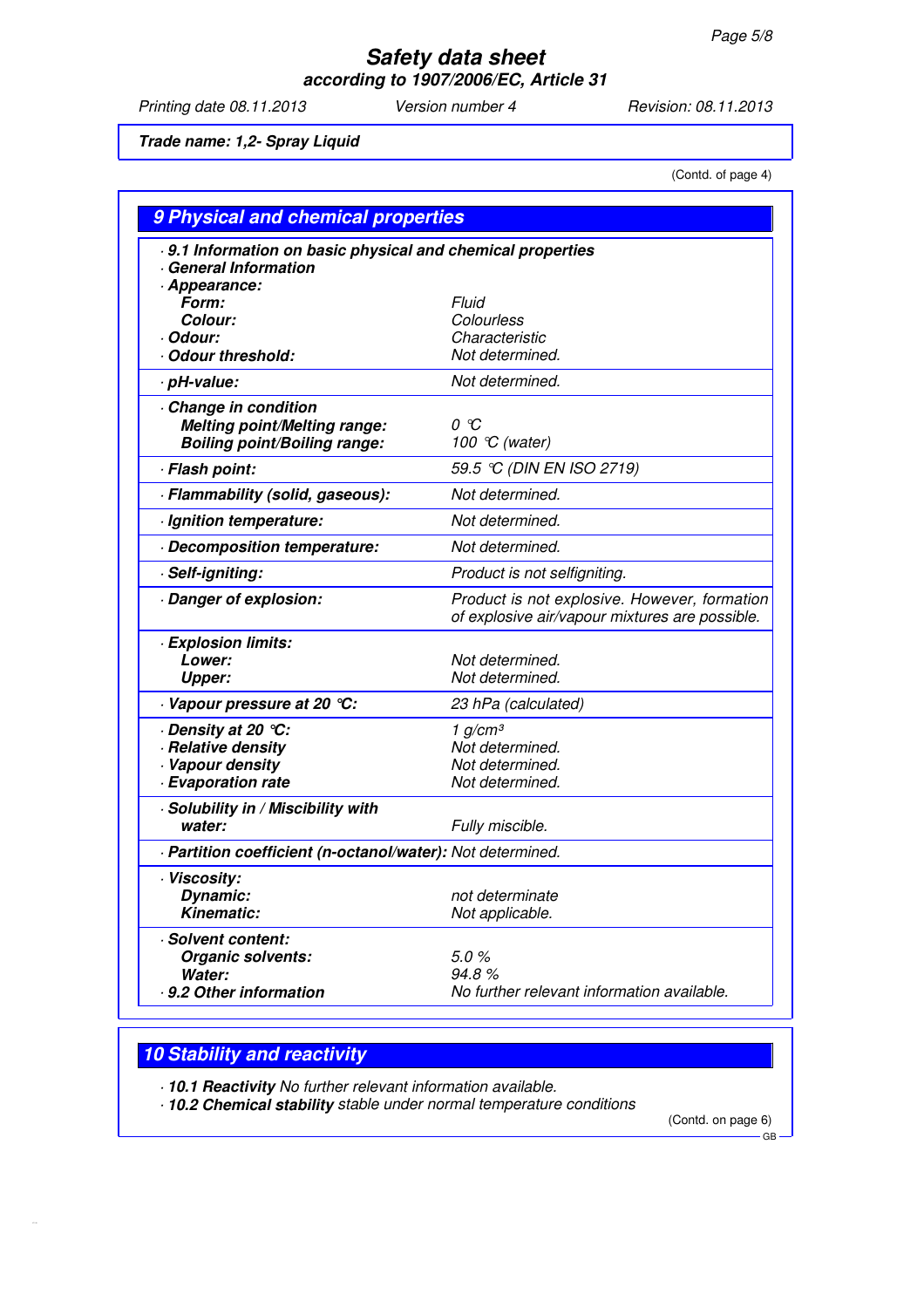**according to 1907/2006/EC, Article 31**

Printing date 08.11.2013 Version number 4 Revision: 08.11.2013

(Contd. of page 5)

**Trade name: 1,2- Spray Liquid**

- 
- · **Thermal decomposition / conditions to be avoided:**
- No decomposition if used and stored according to specifications.
- · **10.3 Possibility of hazardous reactions** No dangerous reactions known.
- · **10.4 Conditions to avoid** Avoid heat, flames, sparks and other sources of ignition. · **10.5 Incompatible materials:** No further relevant information available.
- 
- · **10.6 Hazardous decomposition products:** No dangerous decomposition products known.
- **11 Toxicological information** 
	- · **11.1 Information on toxicological effects**
	- · **Acute toxicity:**
	- · **LD/LC50 values relevant for classification:**

#### **64-17-5 ethanol**

Oral LD50 7060 mg/kg (rat (Ratte))

Inhalative LC50/4 h 39 mg/l (mouse (Maus))

117-125 mg/l (rat (Ratte)) (OECD 403)

- · **Primary irritant effect:**
- · **on the skin:** No irritant effect.
- · **on the eye:** No irritating effect.
- · **Sensitization:** No sensitizing effects known.
- · **Additional toxicological information:**

The product is not subject to classification according to the calculation method of the General EU Classification Guidelines for Preparations as issued in the latest version. When used and handled according to specifications, the product does not have any harmful effects to our experience and the information provided to us.

## **12 Ecological information**

- · **12.1 Toxicity**
- · **Aquatic toxicity:**

### **64-17-5 ethanol**

 $EC_{50}$  > 1000 mg/L (Daphnia magna (Wasserfloh)) (DIN 38412 T.11)

- $LC_{50}$  (48h) 8140 mg/L (Leucisus idus (Goldorfe)) (IUCLID)
- · **12.2 Persistence and degradability**

### **64-17-5 ethanol**

 $BSB<sub>s</sub>$  0.93-1.67 g O2 (-) (Literatur)

- CSB 1.99 g O2 (-) (Literatur)
- · **12.3 Bioaccumulative potential** No further relevant information available.
- · **12.4 Mobility in soil** No further relevant information available.
- · **Additional ecological information:**
- · **General notes:**

Water hazard class 1 (German Regulation) (Self-assessment): slightly hazardous for water

Do not allow undiluted product or large quantities of it to reach ground water, water course or sewage system.

- · **12.5 Results of PBT and vPvB assessment**
- · **PBT:** Not applicable.

(Contd. on page 7) GB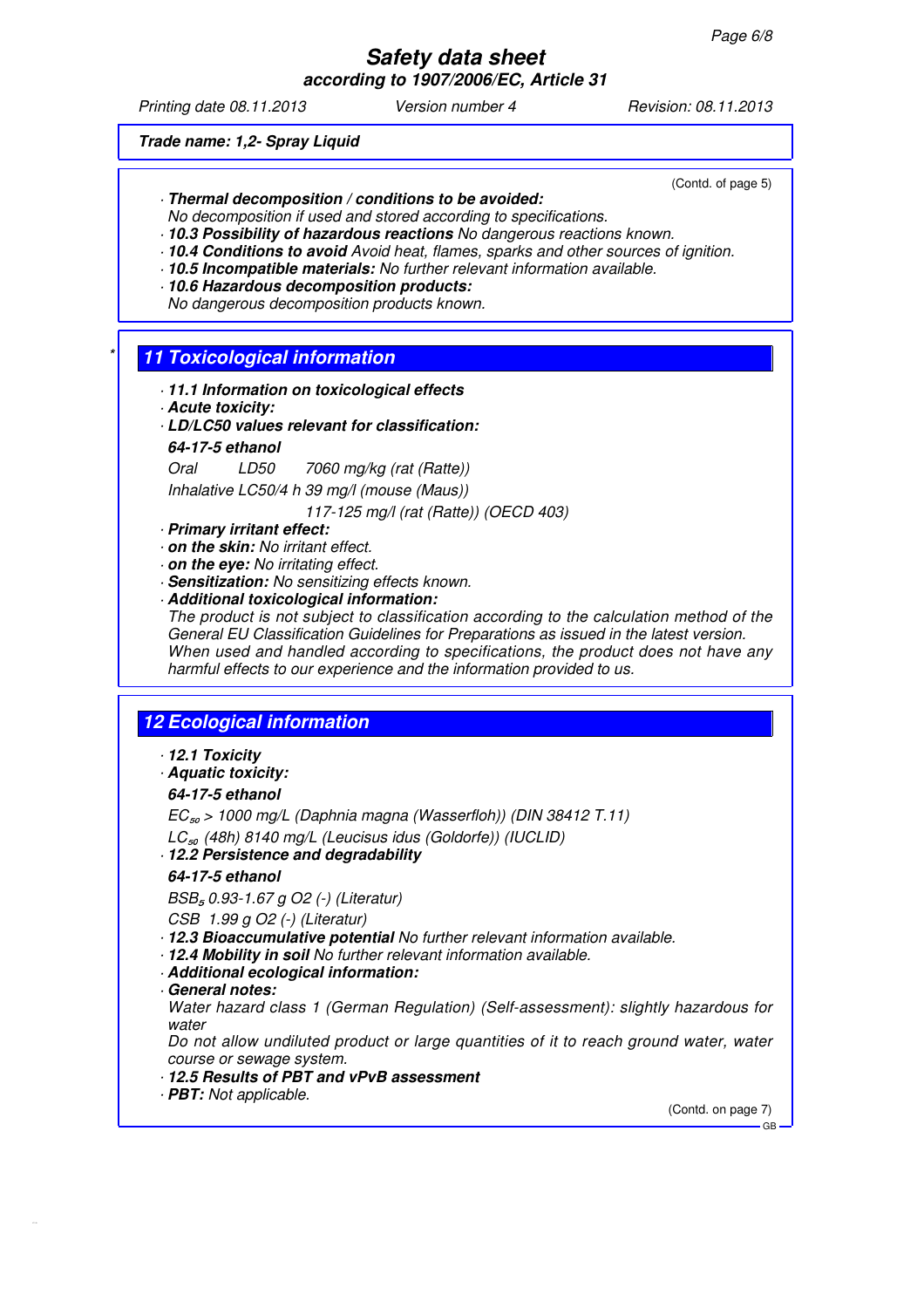**according to 1907/2006/EC, Article 31**

Printing date 08.11.2013 Version number 4 Revision: 08.11.2013

#### **Trade name: 1,2- Spray Liquid**

· **vPvB:** Not applicable.

· **12.6 Other adverse effects** No further relevant information available.

### **13 Disposal considerations**

### · **13.1 Waste treatment methods**

· **Recommendation**

Small amounts may be diluted with plenty of water and washed away. Dispose of bigger amounts in accordance with Local Authority requirements.

- · **Uncleaned packaging:**
- · **Recommendation:**

Empty contaminated packagings thoroughly. They may be recycled after thorough and proper cleaning.

· **Recommended cleansing agents:** Water, if necessary together with cleansing agents.

| $\cdot$ 14.1 UN-Number<br>· ADR, IMDG                                                                                                                                                                                                                  | <b>UN1993</b>                                                            |
|--------------------------------------------------------------------------------------------------------------------------------------------------------------------------------------------------------------------------------------------------------|--------------------------------------------------------------------------|
| 14.2 UN proper shipping name<br>· ADR                                                                                                                                                                                                                  | 1993 FLAMMABLE LIQUID, N.O.S. (not<br>viscous) (ETHANOL (ETHYL ALCOHOL)) |
| · IMDG                                                                                                                                                                                                                                                 | FLAMMABLE LIQUID, N.O.S. (ETHANOL<br>(ETHYL ALCOHOL))                    |
| 14.3 Transport hazard class(es)                                                                                                                                                                                                                        |                                                                          |
| · ADR, IMDG                                                                                                                                                                                                                                            |                                                                          |
|                                                                                                                                                                                                                                                        |                                                                          |
| · Class<br>· Label                                                                                                                                                                                                                                     | 3 Flammable liquids.<br>3                                                |
|                                                                                                                                                                                                                                                        | III                                                                      |
|                                                                                                                                                                                                                                                        | No                                                                       |
|                                                                                                                                                                                                                                                        | Warning: Flammable liquids.<br>No further information available          |
|                                                                                                                                                                                                                                                        | 30<br>$F-E, S-E$                                                         |
| 14.4 Packing group<br>· ADR, IMDG<br>· 14.5 Environmental hazards:<br>· Marine pollutant:<br>14.6 Special precautions for user<br>Danger code (Kemler):<br>· EMS Number:<br>14.7 Transport in bulk according to<br>Annex II of MARPOL73/78 and the IBC |                                                                          |

(Contd. of page 6)